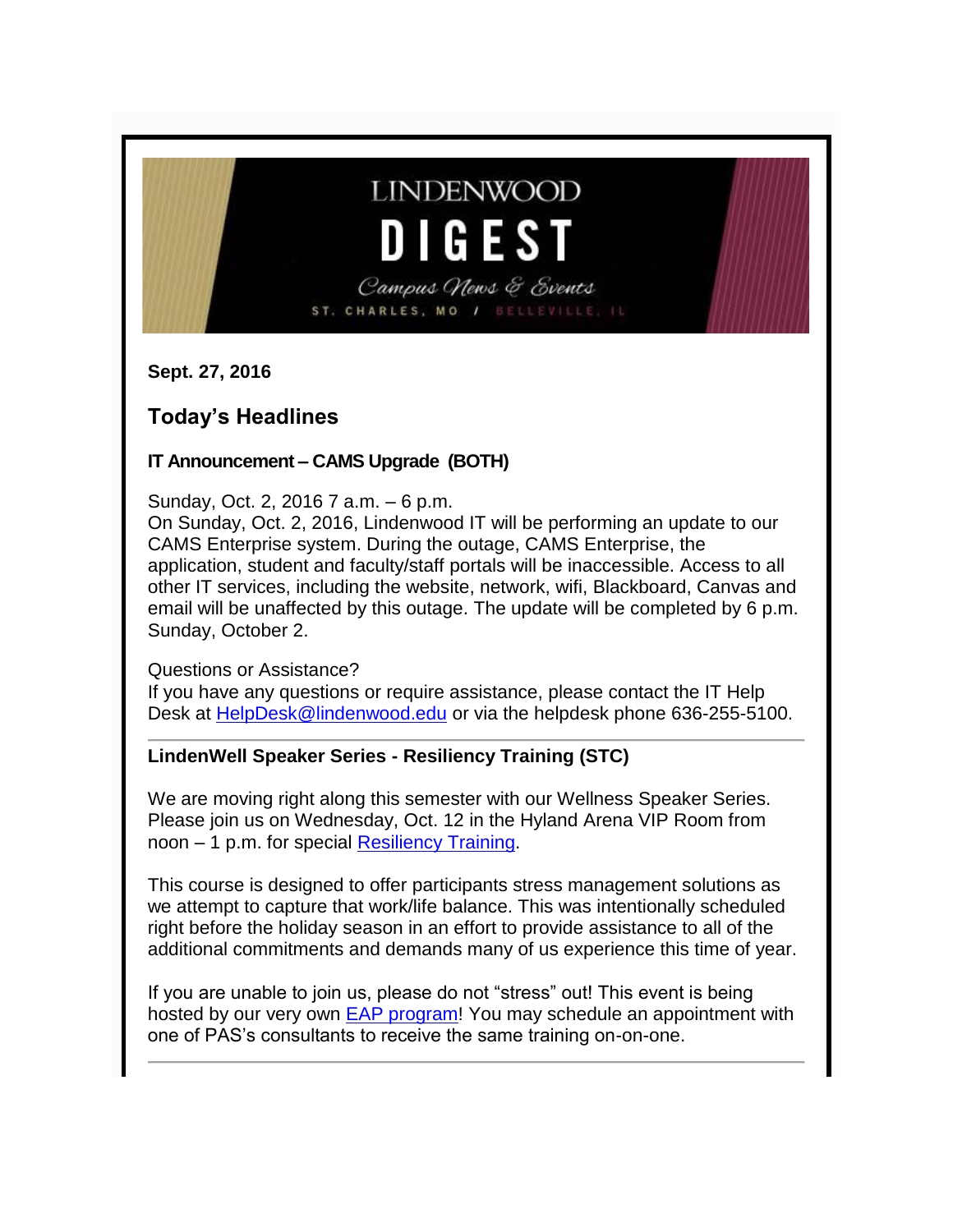#### **Assessment Tip of the Week: "Please Use Updated templates for 2016-17 3-Column Assessment Plans Due on Oct. 15" (BOTH)**

As indicated in the September [12, 2016 Assessment Tip,](http://lindenwood.libguides.com/ld.php?content_id=25385594) all assessment reporting units should submit updated 2016-17 assessment plans by October 15, 2016.\* **PLEASE USE THE UPDATED REPORTING TEMPLATES** – [Read](http://felix.lindenwood.edu/newsletter/2016_09/assessment_09_27.pdf)  [more](http://felix.lindenwood.edu/newsletter/2016_09/assessment_09_27.pdf)

#### **Workday Tip of the Week (BOTH)**

Adjunct Instructors and Academic Administrators? Have you heard about Activity Pay for Adjunct Instructors? Human Resources has a quick video on how to look at Adjunct Instructors Activity Pay information in Workday-HR. Click the link to view Activity Pay information in Workday-HR: <https://www.youtube.com/watch?v=r6rf17Ofl7A>

#### **Lunchtime Zumba in Evans Commons (STC)**

Zumba is offered Mondays from noon – 12:45 p.m. in the Evans Commons GroupX Room. Make sure to bring your employee ID and work out during your lunch time. There are also showers in the Evans Commons so you can freshen up before heading back to your office.

**Parade, Pageantry, and Parties as Belleville Celebrates Homecoming (BV)** Lindenwood University–Belleville will celebrate Parents, Family, and Alumni Reunion Weekend in a big way this year, throwing a three-day party highlighted by the school's first ever homecoming parade. [Read more](http://www.lindenwood.edu/belleville/about/news/details/parade-pageantry-and-parties-as-belleville-celebrates-homecoming/)

#### **Pas Articles/Book Chapters to be Published Soon (STC)**

School of Humanities Assistant Dean Justine Pas has written three upcoming articles/book chapters. Pas' work includes: [Read more](http://felix.lindenwood.edu/newsletter/2016_09/pas.pdf)

#### **Raising Cane's Offers Free Meal for 100 People and a Guest (STC)**

Raising Cane's Chicken Fingers is holding an event on Oct. 3 at their new St. Charles location, located at 1840 First Capitol Drive. The event is for select businesses in the surrounding area that have been chosen as "VIC's", or "Very Important Caniac's", to come and enjoy a free meal the day before the restaurant opens! Each invitation is good for one person and a guest. Below is the link to the invitation that each person must print and bring to the restaurant.

[http://lindenwoodeatscanes.eventbrite.com](http://lindenwoodeatscanes.eventbrite.com/)

The 100 spots are available on a first-come, first-serve basis, but you *must* RSVP. The invitations are for either dine-in or drive-thru during the